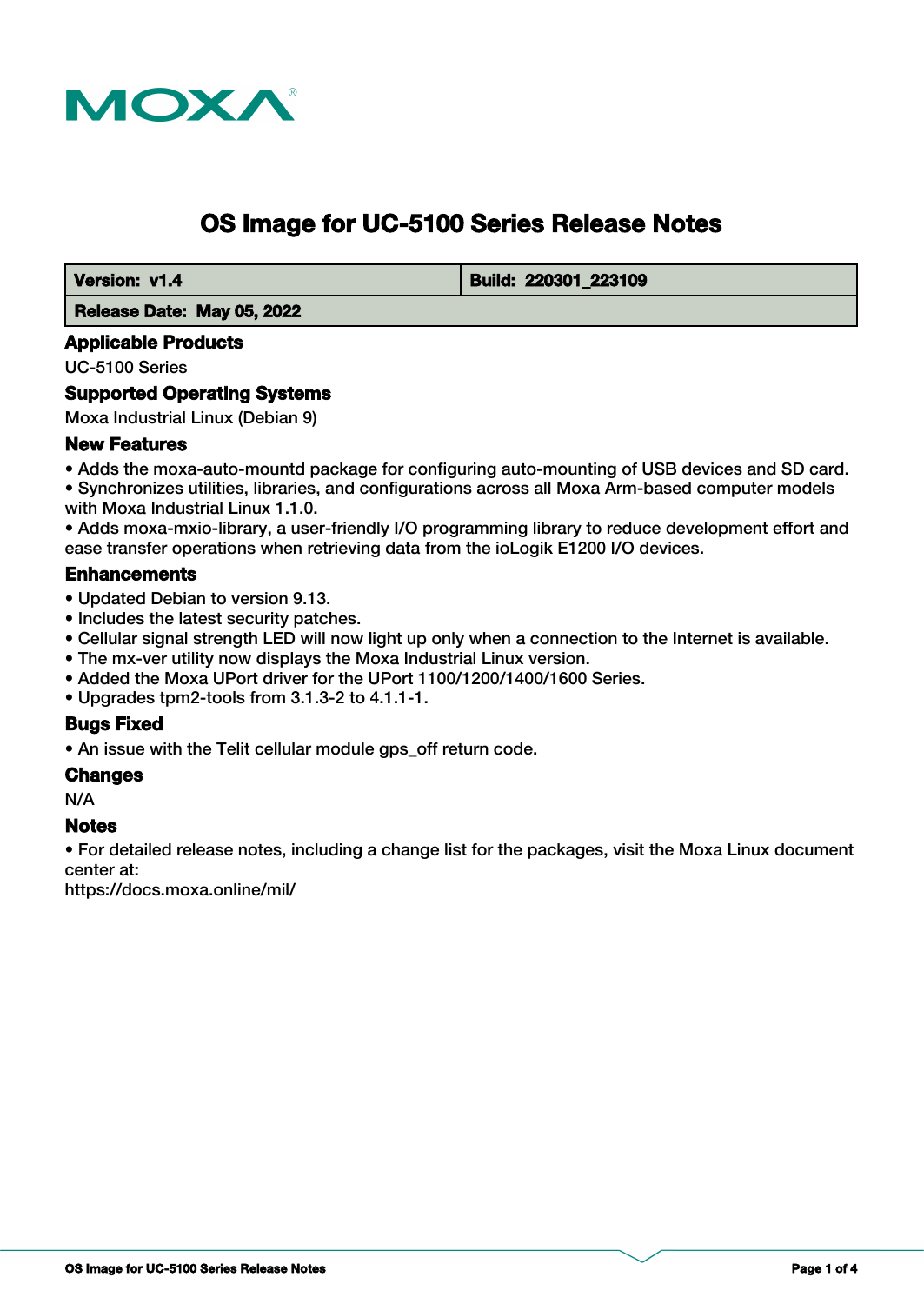

## **Version: v1.3 Build: 20111910**

 **Release Date: Jan 25, 2021**

# **Applicable Products**

UC-5100 Series

## **Supported Operating Systems**

Moxa Industrial Linux (Debian 9)

## **New Features**

- Includes all libraries and kernel header files.
- Supports the cellular module Telit LE910C1-AP/EU.
- Adds the get SIM slot and get power status features to moxa-module-control.

# **Enhancements**

• Enhanced Wi-Fi and cellular signald start mechanism to fix an issue where signald sometimes didn't start.

# **Bugs Fixed**

• Wi-Fi and cellular signald sometimes doesn't start.

# **Changes**

Kernel

- Kernel name changed to 4.4.0-cip-rt-am335x.
- System

• The signal representation in moxa-cellular-utils is now changed to a level indicator (range 0 to 5).

## **Notes**

N/A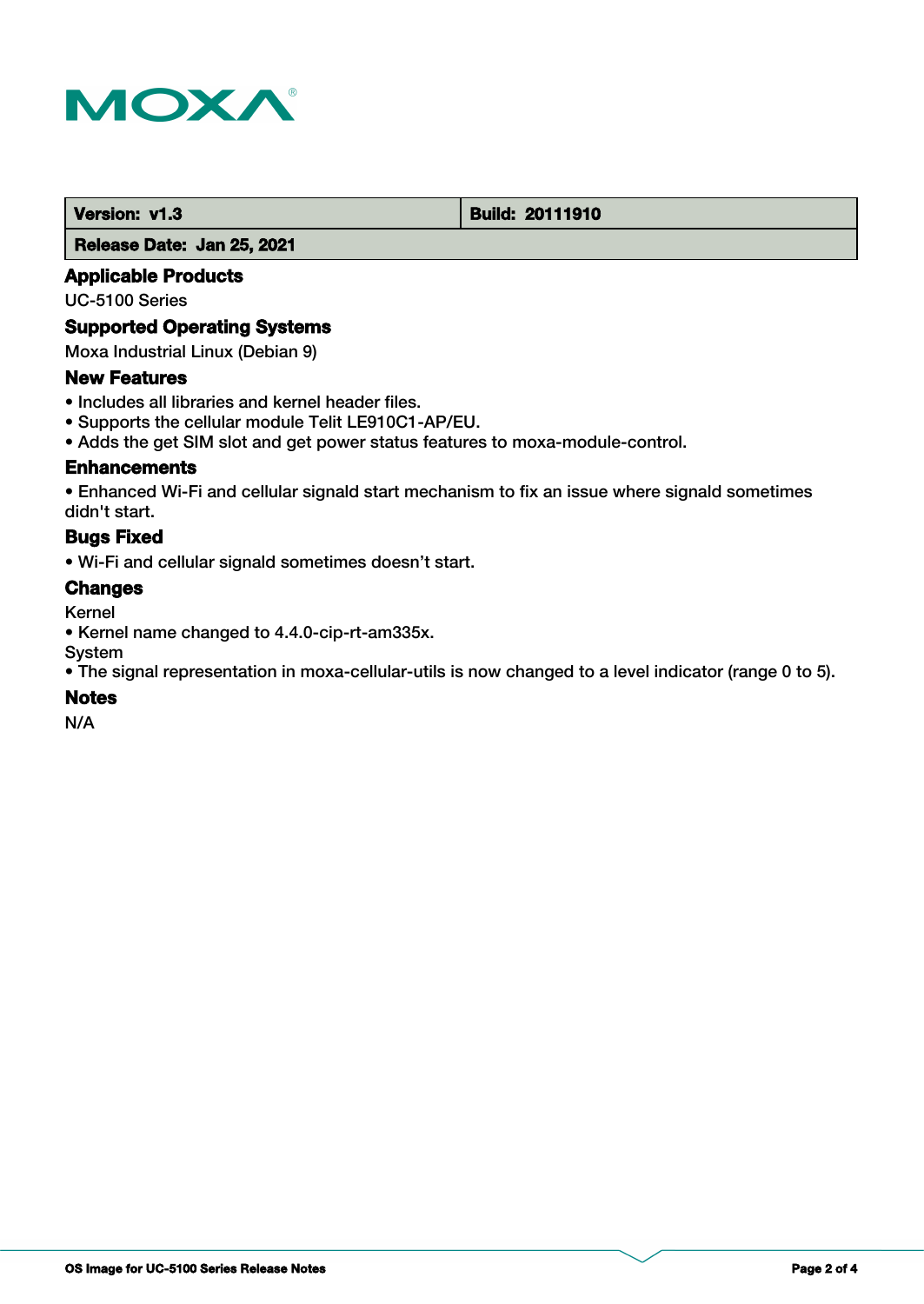

 **Version: v1.2 Build: Build 19070818**

 **Release Date: Jul 08, 2019**

### **Applicable Products**

UC-5101-LX, UC-5102-LX, UC-5111-LX, UC-5112-LX, UC-5101-T-LX, UC-5102-T-LX, UC-5111-T-LX, UC-5112-T-LX

# **Supported Operating Systems**

Moxa Industrial Linux (Debian 9)

#### **New Features**

- Includes the mx-ver utility.
- Includes the mx-module-ctl utility, which replaces the mx-mod-ctl utility.
- Includes can-utils and bridge-utils packages.

## **Enhancements**

- Upgrades kernel version to CIP Linux 4.4.154.
- Upgrades the TPM v2.0 driver.

• Includes security patches: CVE-2018-9363, CVE-2018-10882, CVE-2018-10881, CVE-2018-10877, CVE-2018-10876, CVE-2018-10883, CVE-2018-10853, CVE-2018-6412, CVE-2018-1093, CVE-2018- 1092, CVE-2017-8824, CVE-2018-1000004, CVE-2017-8824, CVE-2017-5715, CVE-2017-1000410, CVE-2017-5753, CVE 2017-5715, CVE-2017-17741, CVE-2017-1000407, CVE-2017-0861, CVE-2017- 7518, CVE-2017-13080, CVE-2017-12193, CVE-2017-15265, CVE-2017-0786, CVE-2017-12154, CVE-2017-1000252, CVE-2017-12153, CVE-2017-11600, CVE-2017-10663, CVE-2015-8944, CVE-2016- 6213, CVE-2017-1000370, CVE-2017-1000371.

## **Bugs Fixed**

- Modified the platform initialization script to fix an issue in an mx-uart-ctl utility option.
- Unload the WLAN module before powering off the SparkLAN WPEQ-160ACN module.

## **Changes**

- Removes the auto mount SD and auto mount USB features.
- Removes the mx-frm-upgrade, mx-frm-downgrade, and mx-overlay commands.

## **Notes**

N/A